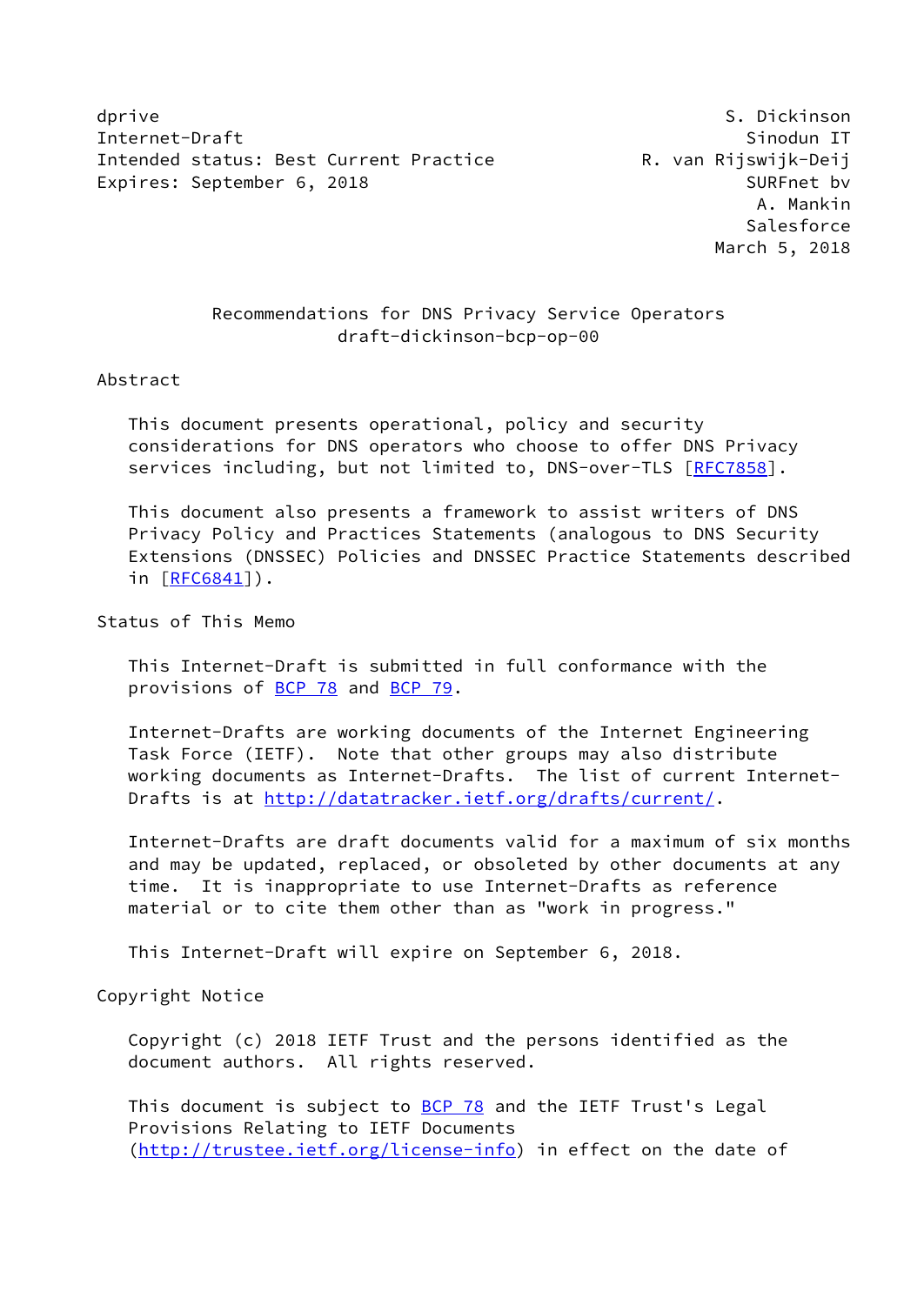```
Internet-Draft DNS Privacy Service Recommendations March 2018
```
 publication of this document. Please review these documents carefully, as they describe your rights and restrictions with respect to this document. Code Components extracted from this document must include Simplified BSD License text as described in Section 4.e of the Trust Legal Provisions and are provided without warranty as described in the Simplified BSD License.

#### Table of Contents

| 1.                                                                    | $\overline{2}$  |
|-----------------------------------------------------------------------|-----------------|
| 2.                                                                    |                 |
| Server capabilities to maximise DNS privacy $\dots \dots \dots$<br>3. |                 |
| $3.1$ . General capabilities                                          |                 |
| $3.2$ . Client query obfuscation                                      | $\frac{4}{5}$   |
|                                                                       | $\overline{6}$  |
| $3.4$ . Authentication of DNS privacy services                        | 6               |
| $3.4.1$ . Generation and publication of certificates                  | $\underline{6}$ |
| $3.4.2$ . Management of SPKI pins                                     | $\underline{6}$ |
|                                                                       |                 |
|                                                                       | $\frac{6}{7}$   |
| $\underline{4.1}$ . Limitations of using a pure TLS proxy             |                 |
|                                                                       | $\overline{1}$  |
|                                                                       | $\overline{1}$  |
| $5.1$ . Psuedo-anonymisation and de-identification methods            | $\frac{8}{8}$   |
|                                                                       |                 |
|                                                                       |                 |
| DNS privacy policy and practice statement $\cdots$<br>6.              | $\frac{8}{8}$   |
| $6.1$ . Current privacy statements                                    | $\underline{8}$ |
| 6.2. Recommended contents of a DPPPS                                  | $\underline{8}$ |
| 6.3. Enforcement/accountability                                       |                 |
|                                                                       | $\frac{9}{9}$   |
| 8.                                                                    | 9               |
| 9.                                                                    |                 |
|                                                                       | 10              |
|                                                                       | 10              |
| 11.1. Normative References                                            | 10              |
| 11.2. Informative References 11                                       |                 |
|                                                                       |                 |
|                                                                       | 12              |

# <span id="page-1-0"></span>[1](#page-1-0). Introduction

[NOTE: This document is submitted to the IETF for initial review and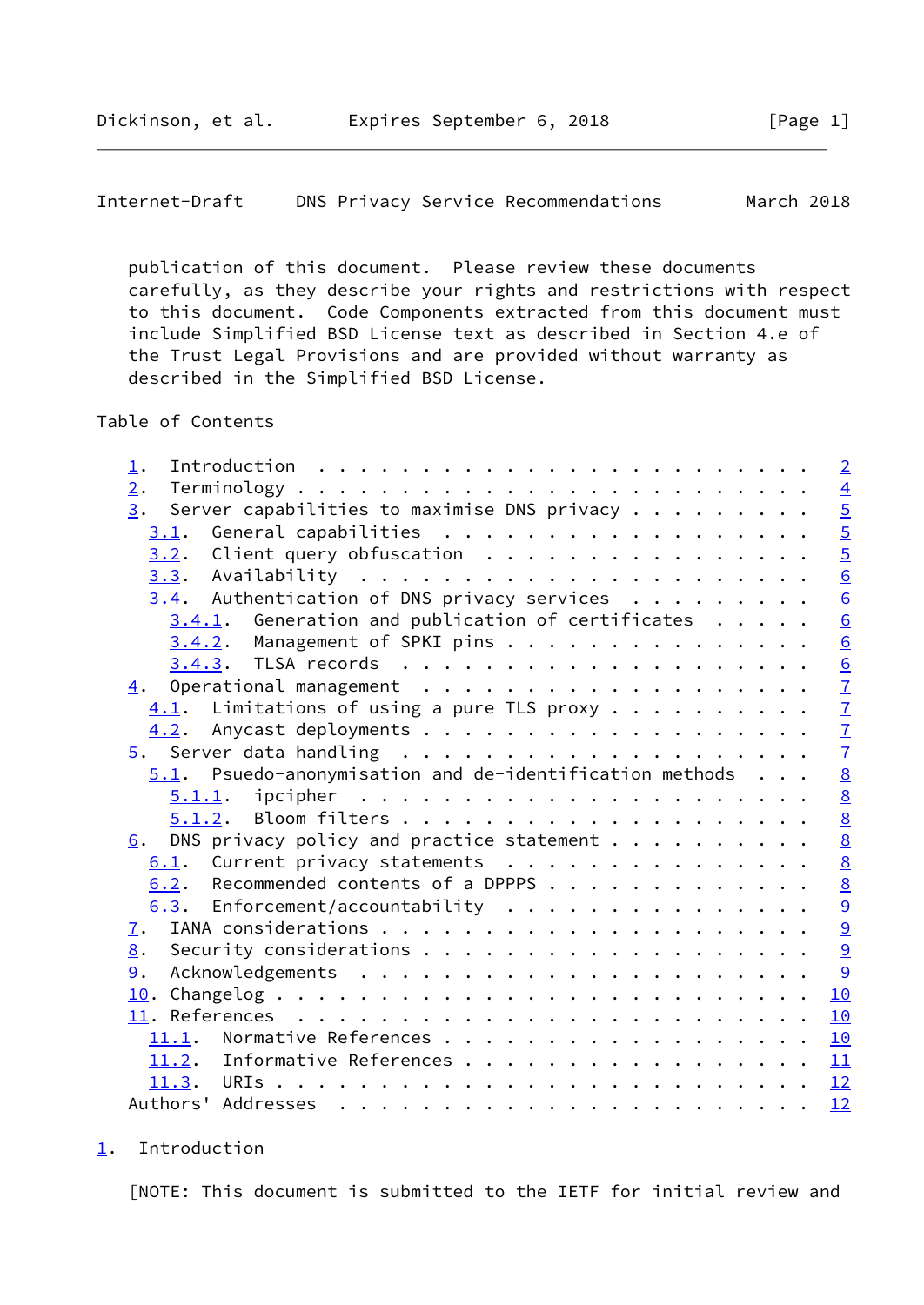for feedback on the best forum for future versions of this document.]

 The Domain Name System (DNS) was not originally designed with strong security or privacy mechanisms. [\[RFC7626](https://datatracker.ietf.org/doc/pdf/rfc7626)] describes the privacy issues associated with the use of the DNS by Internet users including

| Dickinson, et al. | Expires September 6, 2018 | [Page 2] |
|-------------------|---------------------------|----------|
|-------------------|---------------------------|----------|

Internet-Draft DNS Privacy Service Recommendations March 2018

 those related to un-encrypted DNS messages on the wire and DNS 'query log' data maintained on DNS servers.

 Two documents that provide ways to increase DNS privacy between DNS clients and DNS servers are:

- o Specification for DNS over Transport Layer Security (TLS) [[RFC7858\]](https://datatracker.ietf.org/doc/pdf/rfc7858), referred to here as simply 'DNS-over-TLS'
- o DNS over Datagram Transport Layer Security (DTLS) [\[RFC8094](https://datatracker.ietf.org/doc/pdf/rfc8094)], referred to here simply as 'DNS-over-DTLS'. Note that this document has the Category of Experimental.

 Both documents are limited in scope to communications between stub clients and recursive resolvers and the same scope is applied to this document. Other documents that provide further specifications related to DNS privacy include [\[I-D.ietf-dprive-dtls-and-tls-profiles](#page-10-4)], [\[RFC7830](https://datatracker.ietf.org/doc/pdf/rfc7830)] and [\[I-D.ietf-dprive-padding-policy](#page-10-5)].

Note that  $[I-D.ietf-dnsop-dns-tcp-requirements]$  $[I-D.ietf-dnsop-dns-tcp-requirements]$  $[I-D.ietf-dnsop-dns-tcp-requirements]$  discusses operational requirements for DNS-over-TCP but does not provide specific guidance on DNS privacy protocols.

This document includes operational guidance related to [\[RFC7858](https://datatracker.ietf.org/doc/pdf/rfc7858)] and [\[RFC8094](https://datatracker.ietf.org/doc/pdf/rfc8094)].

 In recent years there has been an increase in the availability of "open" resolvers. Operators of some open resolvers choose to enable protocols which encrypt DNS on the wire to cater for users who are privacy conscious. Whilst protocols that encrypt DNS messages on the wire provide protection against certain attacks, the resolver operator still has (in principle) full visibility of the query data for each user and therefore a trust relationship exists. The ability of the operator to provide a transparent, well documented, and secure privacy service will likely serve as a major differentiating factor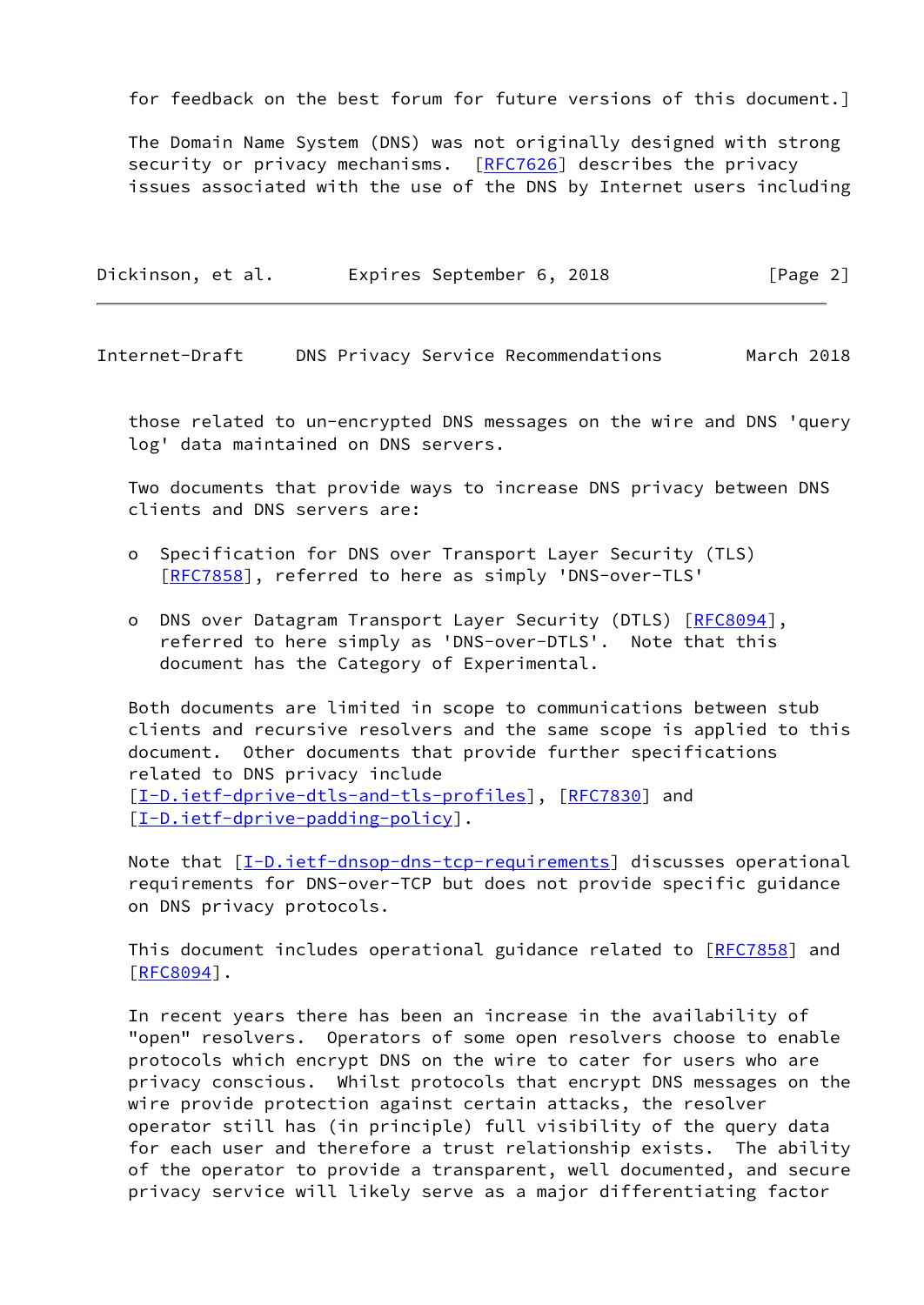for privacy conscious users.

 More recently the global legislative landscape with regard to personal data collection, retention, and psuedo-anonymisation has seen significant activity with differing requirements active in different jurisdictions. The impact of these changes on data pertaining to the users of Internet Service Providers and specifically DNS open resolvers is not fully understood at the time of writing. It may be in certain cases that these requirement may well conflict with the IETF's end-to-end encryption principles.

| Dickinson, et al. | Expires September 6, 2018 | [Page 3] |
|-------------------|---------------------------|----------|
|-------------------|---------------------------|----------|

<span id="page-3-1"></span>Internet-Draft DNS Privacy Service Recommendations March 2018

 This document also attempts to outline options for data handling for operators of DNS privacy services.

 TODO/QUESTION: Discuss alternative (non-standard) schemes not covered by this document e.g. DNSCrypt, IPsec, VPNs. For example, should the data handling practices be recommended for any service that encrypts DNS/makes claims about DNS data privacy or is that outside the scope of this document?

 This document also presents a framework to assist writers of DNS Privacy Policy and Practice Statements (DPPPS). These are documents an operator can publish outlining their operational practices and commitments with regard to privacy providing a means for clients to evaluate the privacy properties of a given DNS privacy service. In particular, the framework identifies the elements that should be considered in formulating a DPPPS. It does not, however, define a particular Policy or Practice Statement, nor does it seek to provide legal advice or recommendations as to the contents.

 Community knowledge about operational practices can change quickly, and experience shows that a Best Current Practice (BCP) document about privacy and security is a point-in-time statement. Readers are advised to seek out any errata or updates that apply to this document.

### <span id="page-3-0"></span>[2](#page-3-0). Terminology

 The key words "MUST", "MUST NOT", "REQUIRED", "SHALL", "SHALL NOT", "SHOULD", "SHOULD NOT", "RECOMMENDED", "MAY", and "OPTIONAL" in this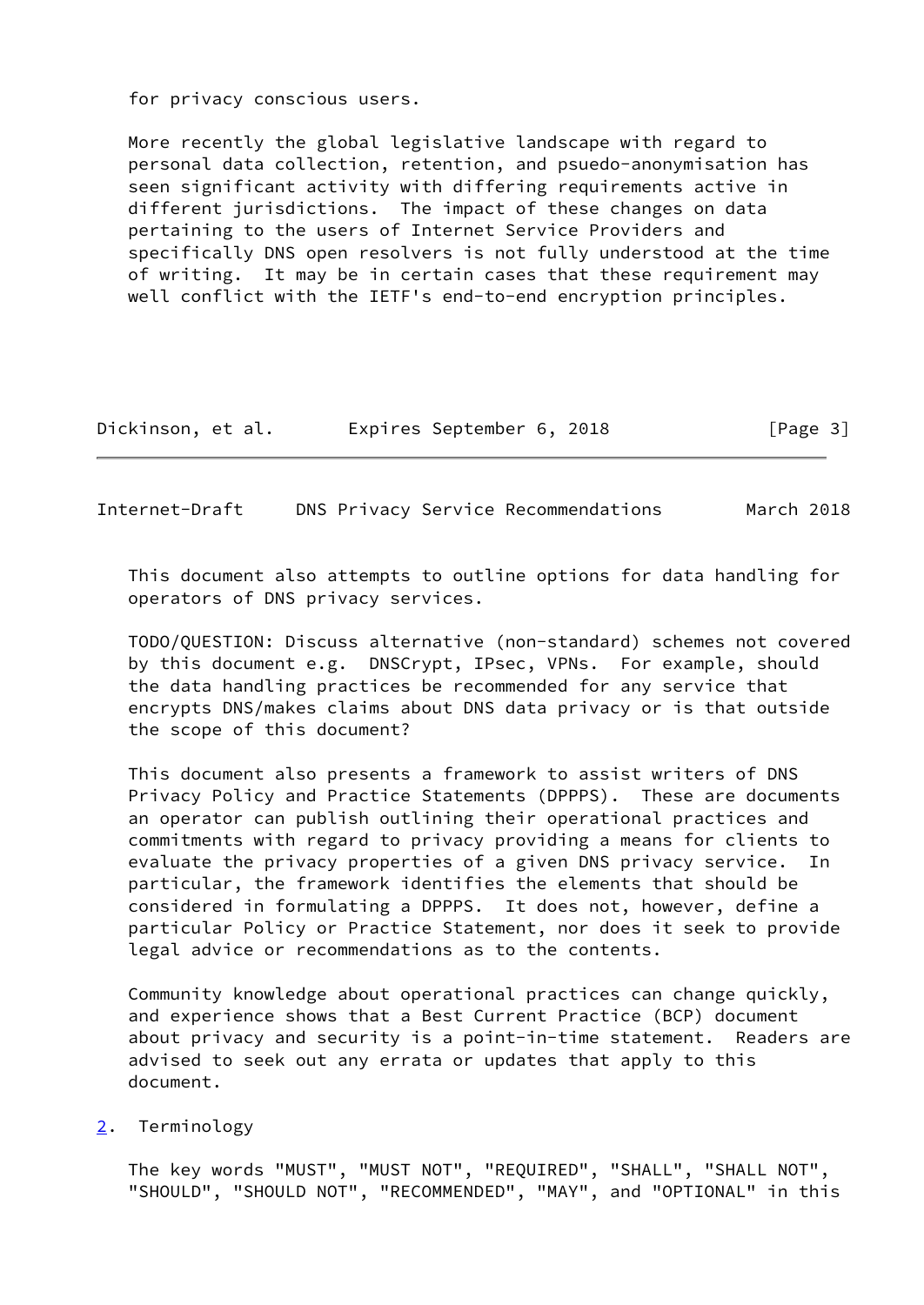document are to be interpreted as described in [\[RFC8174](https://datatracker.ietf.org/doc/pdf/rfc8174)].

- o Privacy-enabling DNS server: A DNS server that implements DNS- over-TLS [\[RFC7858](https://datatracker.ietf.org/doc/pdf/rfc7858)] and may optionally implement DNS-over-DTLS [[RFC8094\]](https://datatracker.ietf.org/doc/pdf/rfc8094). The server should also offer at least one of the credentials described in Section 8 of [[I-D.ietf-dprive-dtls-and-tls-profiles\]](#page-10-4) and implement the (D)TLS profile described in Section 9 of [[I-D.ietf-dprive-dtls-and-tls-profiles\]](#page-10-4).
- o DPPPS: DNS Privacy Policy and Practice Statement, see [Section 6](#page-8-2).
- o DNS privacy service: The service that is offered via a privacy enabling DNS server and is documented either in an informal statement of policy and practice with regard to users privacy or a formal DPPPS.

| Dickinson, et al. | Expires September 6, 2018 | [Page 4] |
|-------------------|---------------------------|----------|
|-------------------|---------------------------|----------|

<span id="page-4-1"></span>Internet-Draft DNS Privacy Service Recommendations March 2018

<span id="page-4-0"></span>[3](#page-4-0). Server capabilities to maximise DNS privacy

<span id="page-4-2"></span>[3.1](#page-4-2). General capabilities

 In addition to Sections [9](#page-9-4) and [11.1](#page-10-3) of [\[I-D.ietf-dprive-dtls-and-tls-profiles](#page-10-4)] DNS privacy services SHOULD offer the following capabilities/options:

- o QNAME minimisation [[RFC7816](https://datatracker.ietf.org/doc/pdf/rfc7816)]
- o Management of TLS connections to optimise performance for clients using either
	- \* [[RFC7766](https://datatracker.ietf.org/doc/pdf/rfc7766)] and EDNS(0) Keepalive [[RFC7828](https://datatracker.ietf.org/doc/pdf/rfc7828)] and/or
	- \* DNS Stateful Operations [[I-D.ietf-dnsop-session-signal\]](#page-10-6)
- o No requirement that clients must use TLS session resumption [[RFC5077\]](https://datatracker.ietf.org/doc/pdf/rfc5077) (or Domain Name System (DNS) Cookies [[RFC7873](https://datatracker.ietf.org/doc/pdf/rfc7873)])

DNS privacy services MAY offer the following capabilities: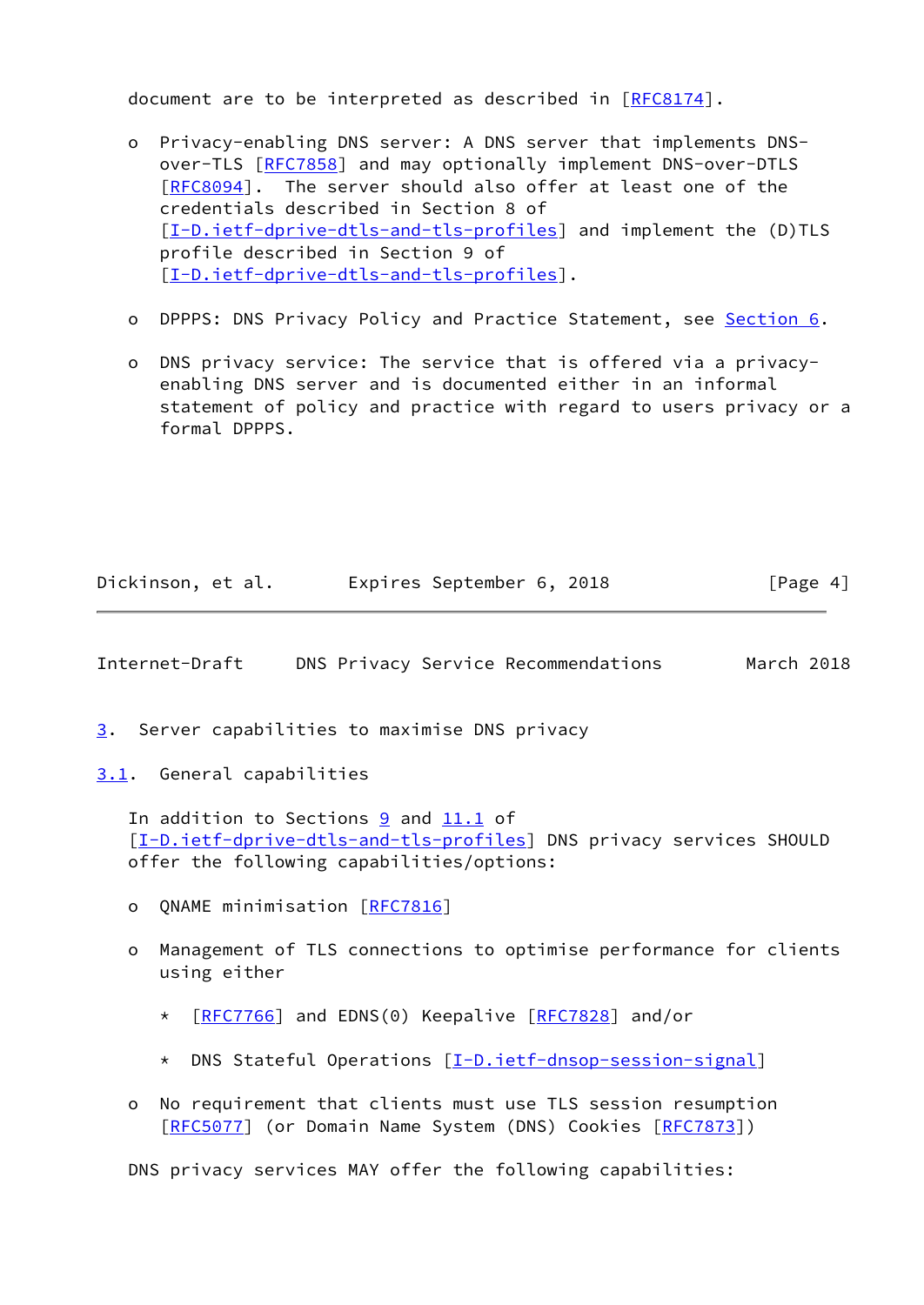- o DNS privacy service on both port 853 and 443 (to circumvent blocking of port 853)
- o A .onion [\[RFC7686](https://datatracker.ietf.org/doc/pdf/rfc7686)] service endpoint
- o Aggressive Use of DNSSEC-Validated Cache [\[RFC8198](https://datatracker.ietf.org/doc/pdf/rfc8198)] to reduce the number of queries to authoritative servers to increase privacy.
- o Run a copy of the root zone on loopback [[RFC7706\]](https://datatracker.ietf.org/doc/pdf/rfc7706) to avoid making queries to the root servers that might leak information.

 QUESTION: Should we say anything here about filtering responses or DNSSEC validation e.g. operators SHOULD provide an unfiltered service on an alternative IP address if the 'main' DNS privacy address filters responses? Or simply just to say that the DNS privacy service should not differ from the 'normal' DNS service in terms of such options.

<span id="page-5-0"></span>[3.2](#page-5-0). Client query obfuscation

 Since queries from recursive resolvers to authoritative servers are performed using cleartext (at the time of writing), resolver services need to consider the extent to which they may be directly leaking information about their client community via these upstream queries and what they can do to mitigate this further. Note, that even when all the relevant techniques described above are employed there may

| Dickinson, et al. | Expires September 6, 2018 | [Page 5] |
|-------------------|---------------------------|----------|
|-------------------|---------------------------|----------|

<span id="page-5-2"></span>Internet-Draft DNS Privacy Service Recommendations March 2018

still be attacks possible, e.g. [\[Pitfalls-of-DNS-Encryption\]](#page-12-3). For example, a resolver with a very small community of users risks exposing data in this way and MAY want to obfuscate this traffic by mixing it with 'generated' traffic to make client characterisation harder.

### <span id="page-5-1"></span>[3.3](#page-5-1). Availability

 As a general model of trust between users and service providers DNS privacy services should have high availability. Denying access to an encrypted protocol for DNS queries forces the user to switch providers, fallback to cleartext or accept no DNS service for the outage.

<span id="page-5-3"></span>[3.4](#page-5-3). Authentication of DNS privacy services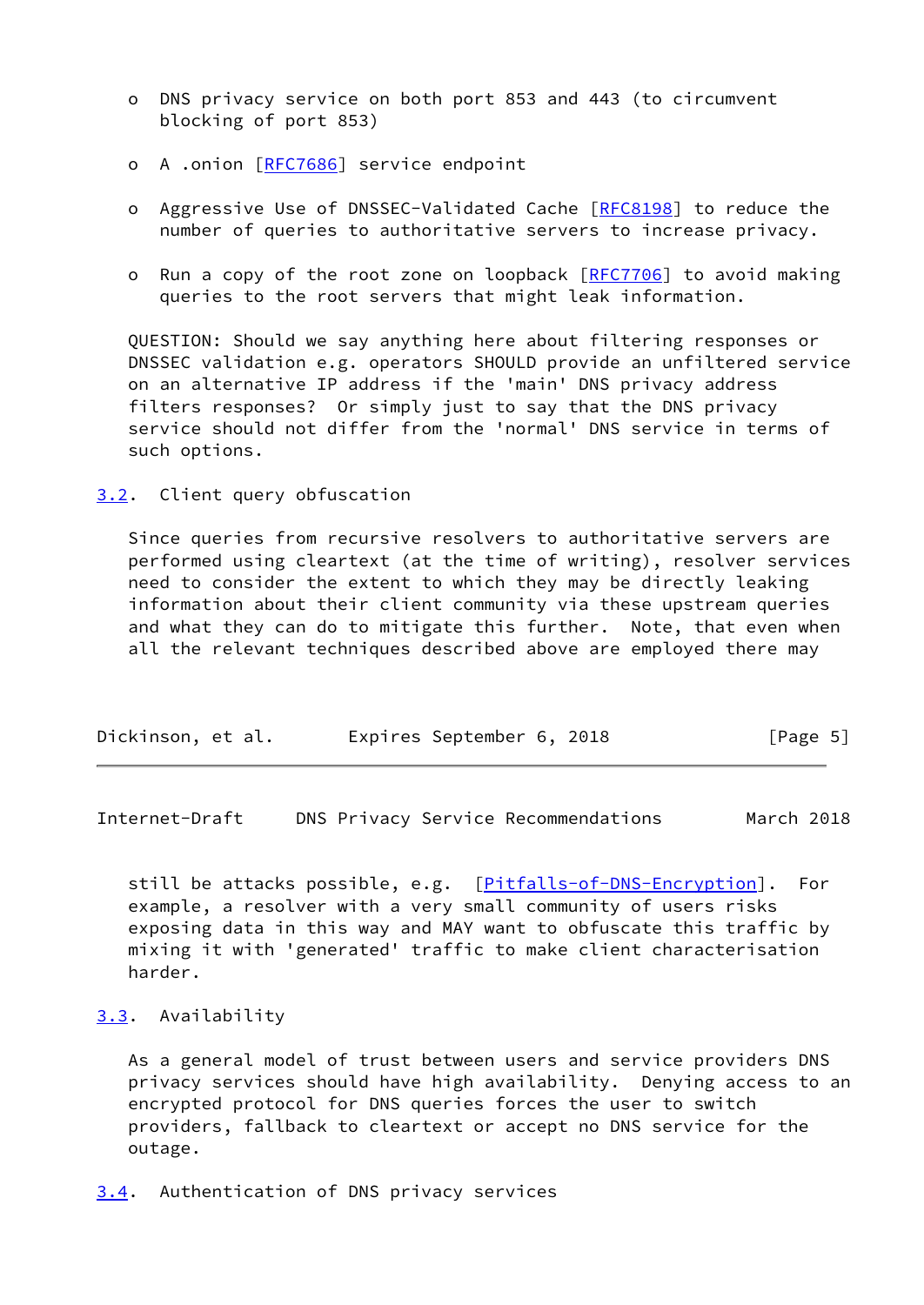To enable users to select a 'Strict Privacy' usage profile [\[I-D.ietf-dprive-dtls-and-tls-profiles](#page-10-4)] DNS privacy services should provide credentials in the form of either X.509 certificates, SPKI pinsets or TLSA records. This in effect commits the DNS privacy service to a public identity users will trust.

 Anecdotal evidence to date highlights this requirement as one of the more challenging aspects of running a DNS privacy service as management of such credentials is new to DNS operators.

<span id="page-6-0"></span>[3.4.1](#page-6-0). Generation and publication of certificates

It is RECOMMENDED that operators:

- o Choose a short, memorable authentication name for their service
- o Automate the generation and publication of certificates
- Monitor certificates to prevent accidental expiration of certificates
- <span id="page-6-1"></span>[3.4.2](#page-6-1). Management of SPKI pins

TODO

<span id="page-6-2"></span>[3.4.3](#page-6-2). TLSA records

TODO

Dickinson, et al. Expires September 6, 2018 [Page 6]

<span id="page-6-4"></span>Internet-Draft DNS Privacy Service Recommendations March 2018

## <span id="page-6-3"></span>[4](#page-6-3). Operational management

<span id="page-6-5"></span>[4.1](#page-6-5). Limitations of using a pure TLS proxy

 Some operators may choose to implement DNS-over-TLS using a TLS proxy (e.g. nginx  $[1]$  or haproxy  $[2]$  $[2]$ ) in front of a DNS nameserver because of proven robustness and capacity when handling large numbers of client connections, load balancing capabilities and good tooling.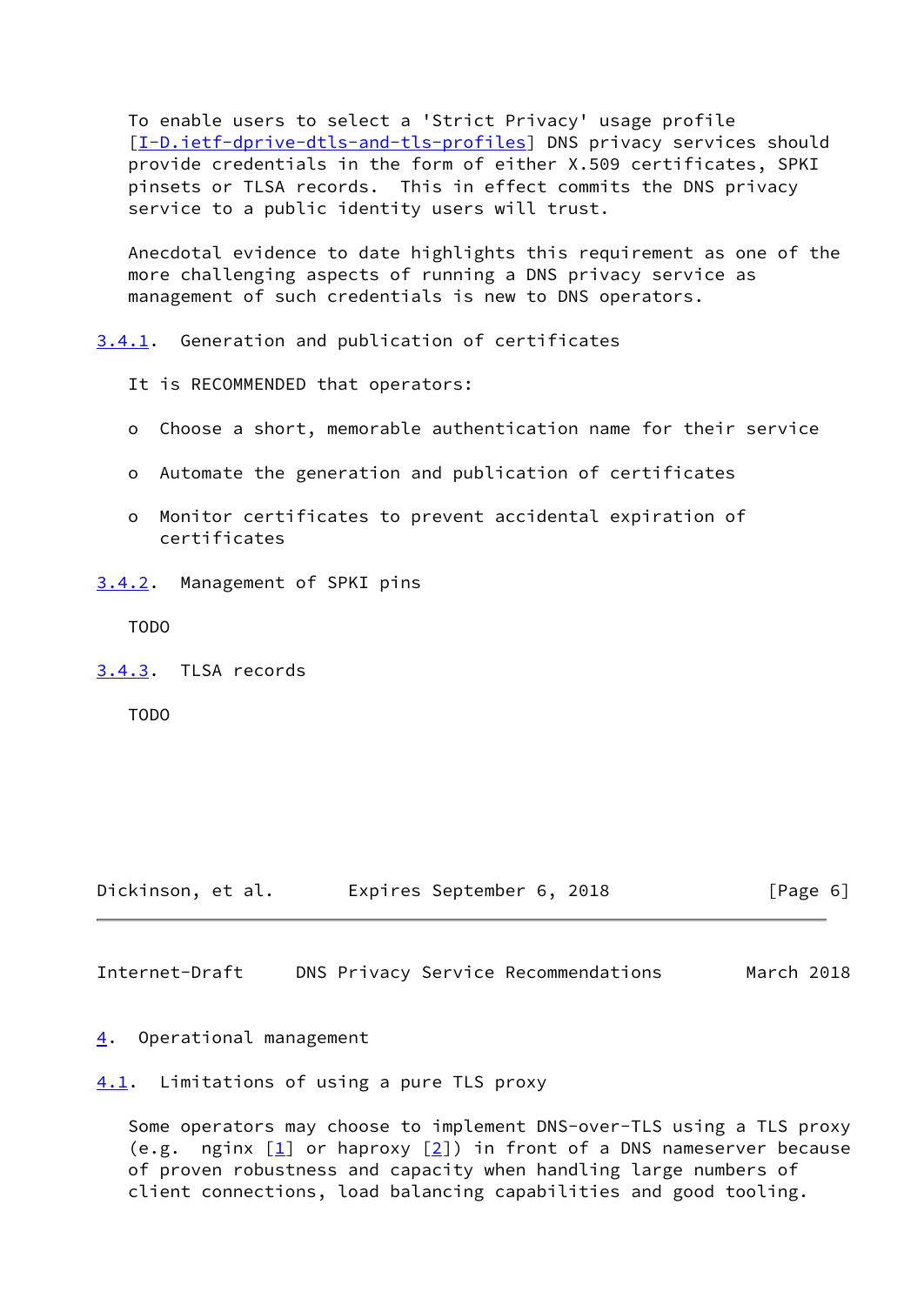Currently, however, because such proxies typically have no specific handling of DNS as a protocol over TLS or DTLS using them can restrict traffic management at the proxy layer and at the DNS server. For example, all traffic received by a nameserver behind such a proxy will appear to originate from the proxy and DNS techniques such as ACLs or RRL will be hard or impossible to implement in the nameserver.

<span id="page-7-0"></span>[4.2](#page-7-0). Anycast deployments

TODO:

<span id="page-7-1"></span>[5](#page-7-1). Server data handling

 The following are common activities for DNS service operators and in all cases should be minimised or completely avoided if possible for DNS privacy services. If data is retained it should be encrypted and either aggregated, psuedo-anonymised or de-identified whenever possible.

- o Logging and Monitoring: Only that required to sustain operation of the service and meet regulatory requirements.
- o Data retention: Data SHOULD be retained for the shortest period deemed operationally feasible.
- o User tracking: DNS privacy services SHOULD not track users. An exception may be malicious or anomalous use of the service.
- o Providing data to third-parties (sharing, selling or renting): Operators SHOULD not provide data to third-parties without explicit consent from users (simply using the resolution service itself does not constitute consent).
- o Access to stored personal data: Access SHOULD be minimised to only those personal who require access to perform operational duties.

Dickinson, et al. Expires September 6, 2018 [Page 7]

<span id="page-7-3"></span>Internet-Draft DNS Privacy Service Recommendations March 2018

<span id="page-7-2"></span>[5.1](#page-7-2). Psuedo-anonymisation and de-identification methods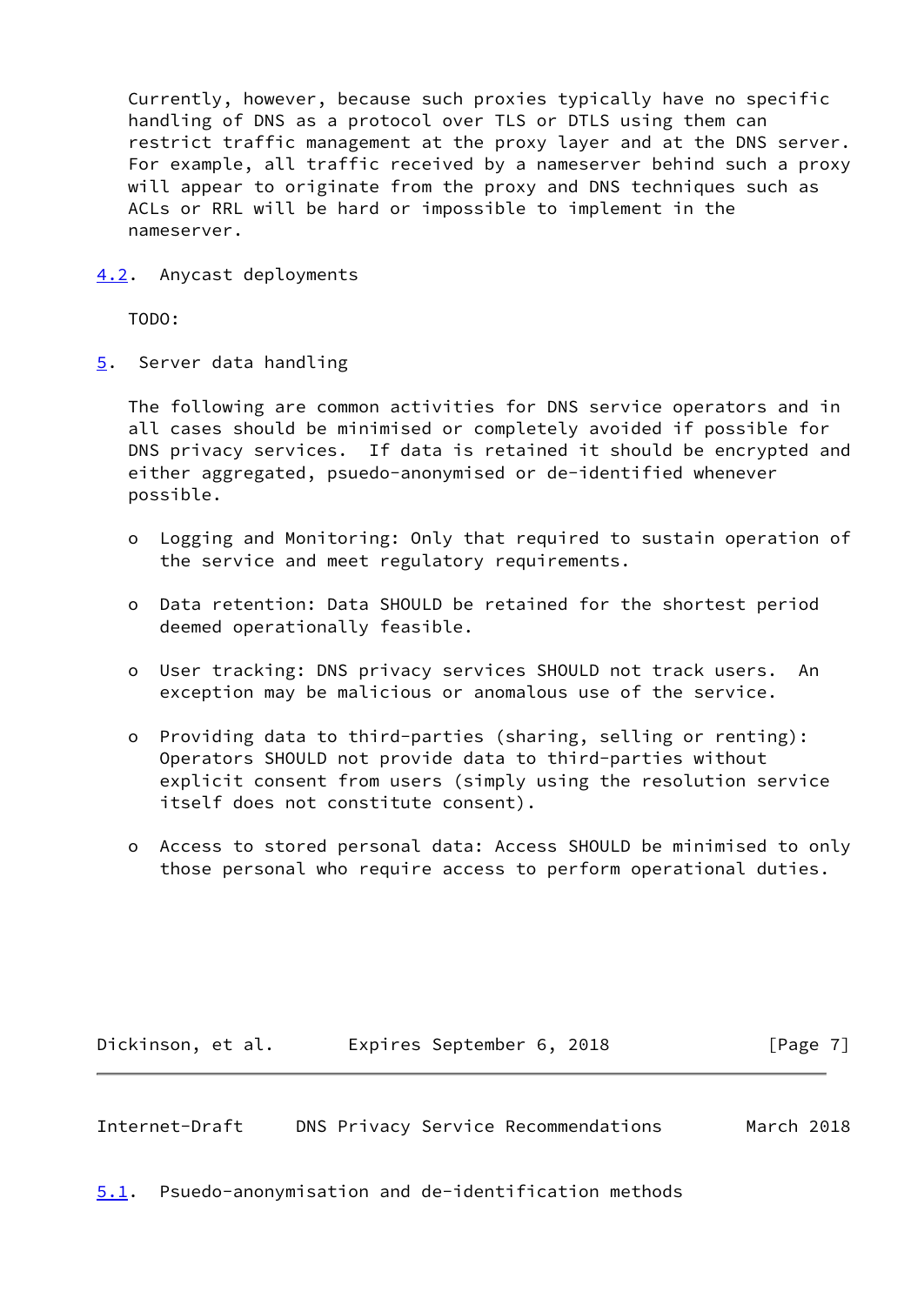There is active discussion in the space of effective psuedo anonymisation of personal data in DNS query logs. To-date this has focussed on psuedo-anonymisation of client IP addresses, however there are as yet no standards for this that are unencumbered by patents. This section briefly references some know methods in this space at the time of writing.

### <span id="page-8-0"></span>[5.1.1](#page-8-0). ipcipher

 [ipcipher-spec] is a psuedo-anonymisation technique which encrypts IPv4 and IPv6 addresses such that any address encrypts to a valid address. At the time of writing the specification is under review and may be the subject of a future IETF draft.

# <span id="page-8-1"></span>[5.1.2](#page-8-1). Bloom filters

 There is also on-going work in the area of using Bloom filters as a privacy-enhancing technology for DNS monitoring [\[DNS-bloom-filter](#page-11-2)]. The goal of this work is to allow operators to identify so-called Indicators of Compromise (IOCs) originating from specific subnets without storing information about, or be able to monitor the DNS queries of an individual user.

<span id="page-8-2"></span>[6](#page-8-2). DNS privacy policy and practice statement

#### <span id="page-8-3"></span>[6.1](#page-8-3). Current privacy statements

TODO: Compare main elements of Google vs Quad9 vs OpenDNS policies

- <span id="page-8-4"></span>[6.2](#page-8-4). Recommended contents of a DPPPS
	- o Policy: This section should explain the policy for gathering and disseminating information collected by the DNS privacy service.
		- \* Specify clearly what data (including whether it is aggregated, psuedo-anonymised or de-identified) is
		- \* Collected and retained by the operator (and for how long)
		- \* Shared with, sold or rented to third-parties
		- \* Specify any exceptions to the above, for example malicious or anomalous behaviour
		- \* Declare any third-party affiliations or funding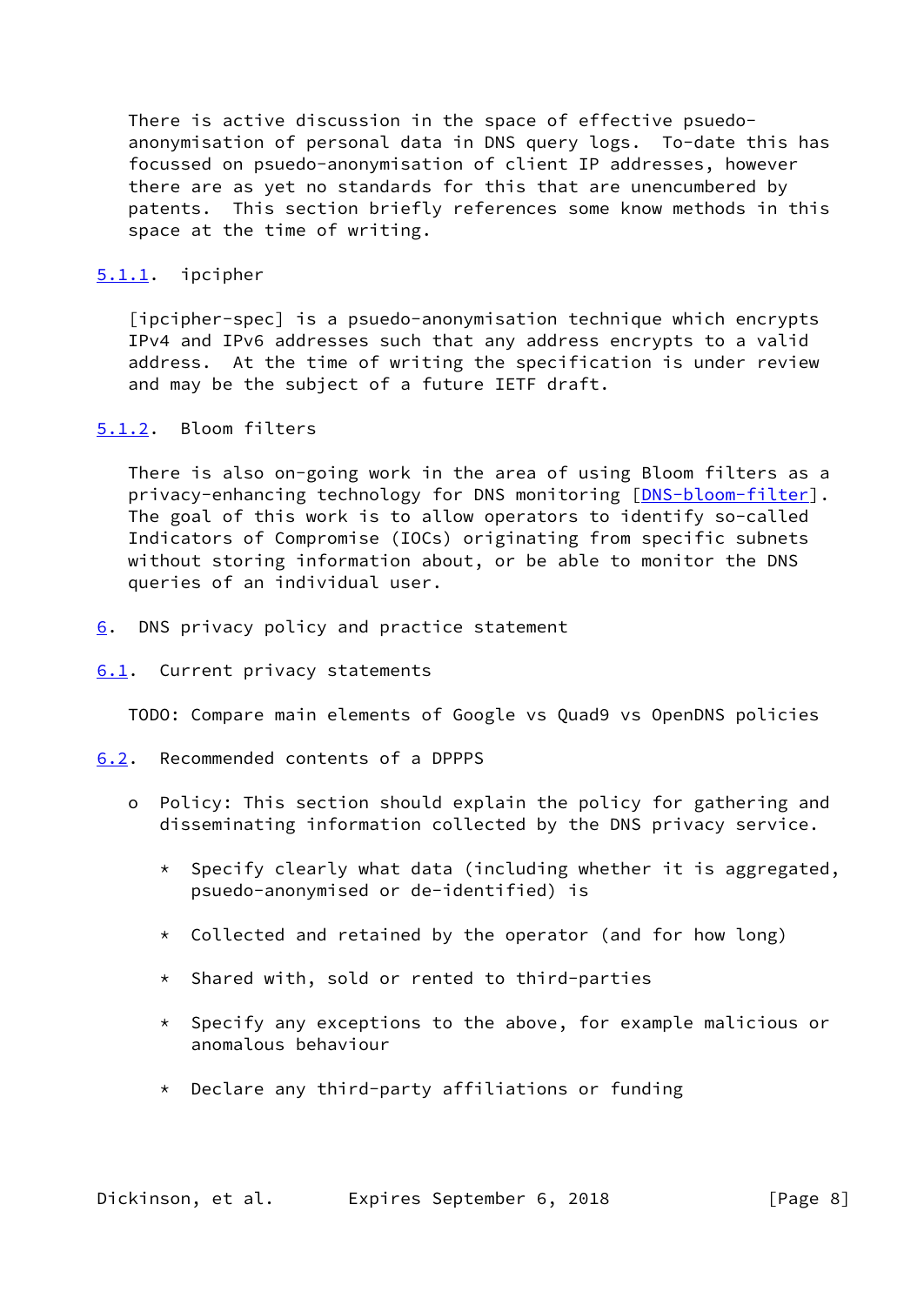<span id="page-9-1"></span>Internet-Draft DNS Privacy Service Recommendations March 2018

- \* Whether user DNS data is correlated or combined with any other personal information held by the operator
- o Practice: This section should explain the current operational practices of the service.
	- \* Specify any temporary or permanent deviations from the policy for operational reasons
	- \* Provide specific details of which capabilities are provided on which address and ports
	- $*$  Specify the authentication name to be used (if any)
	- \* Specify the SPKI pinsets to be used (if any) and policy for rolling keys
	- \* Provide a contact email address for the service
- <span id="page-9-0"></span>[6.3](#page-9-0). Enforcement/accountability

 Transparency reports may help with building user trust that operators adhere to their policies and practices.

Independent monitoring should be performed where possible of:

- o ECS, QNAME minimisation, EDNS(0) padding, etc.
- o Filtering
- o Uptime
- <span id="page-9-2"></span>[7](#page-9-2). IANA considerations

None

<span id="page-9-3"></span>[8](#page-9-3). Security considerations

TODO: e.g. New issues for DoS defence, server admin policies

<span id="page-9-4"></span>[9](#page-9-4). Acknowledgements

 Many thanks to John Dickinson for review of and input to the first draft of this document.

Thanks to Benno Overeinder and John Todd for discussions on this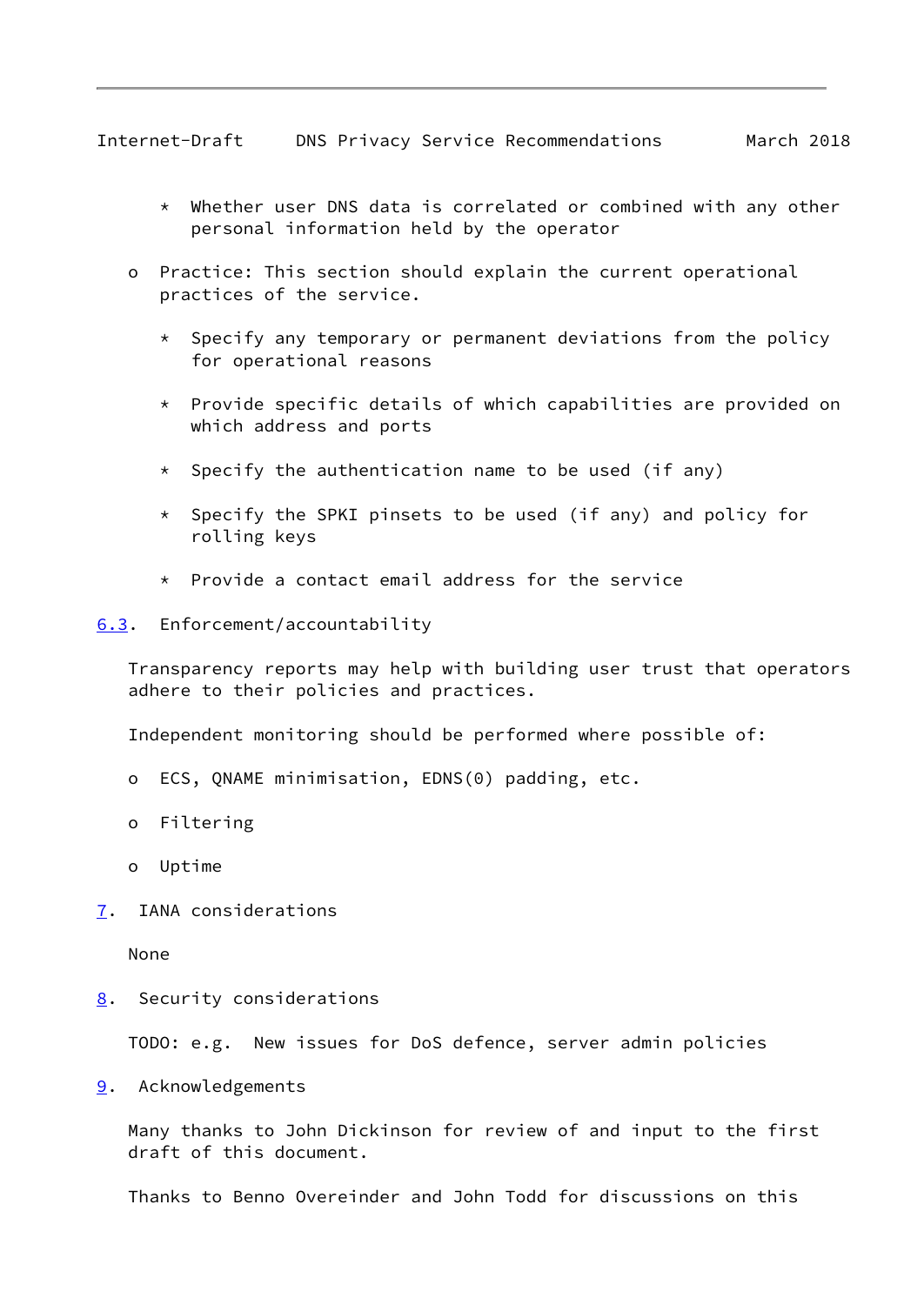topic.

| Dickinson, et al. | Expires September 6, 2018 | [Page 9] |
|-------------------|---------------------------|----------|
|-------------------|---------------------------|----------|

### <span id="page-10-1"></span>Internet-Draft DNS Privacy Service Recommendations March 2018

<span id="page-10-0"></span>[10.](#page-10-0) Changelog

[draft-dickinson-dprive-bcp-op-00](https://datatracker.ietf.org/doc/pdf/draft-dickinson-dprive-bcp-op-00)

- o Initial commit
- <span id="page-10-2"></span>[11.](#page-10-2) References
- <span id="page-10-6"></span><span id="page-10-3"></span>[11.1](#page-10-3). Normative References
	- [I-D.ietf-dnsop-session-signal] Bellis, R., Cheshire, S., Dickinson, J., Dickinson, S., Mankin, A., and T. Pusateri, "DNS Stateful Operations", [draft-ietf-dnsop-session-signal-05](https://datatracker.ietf.org/doc/pdf/draft-ietf-dnsop-session-signal-05) (work in progress), January 2018.
	- [I-D.ietf-dprive-dtls-and-tls-profiles]

<span id="page-10-4"></span> Dickinson, S., Gillmor, D., and T. Reddy, "Usage and (D)TLS Profiles for DNS-over-(D)TLS", [draft-ietf-dprive](https://datatracker.ietf.org/doc/pdf/draft-ietf-dprive-dtls-and-tls-profiles-11) [dtls-and-tls-profiles-11](https://datatracker.ietf.org/doc/pdf/draft-ietf-dprive-dtls-and-tls-profiles-11) (work in progress), September 2017.

- <span id="page-10-5"></span> [I-D.ietf-dprive-padding-policy] Mayrhofer, A., "Padding Policy for EDNS(0)", [draft-ietf](https://datatracker.ietf.org/doc/pdf/draft-ietf-dprive-padding-policy-04) [dprive-padding-policy-04](https://datatracker.ietf.org/doc/pdf/draft-ietf-dprive-padding-policy-04) (work in progress), February 2018.
- [RFC5077] Salowey, J., Zhou, H., Eronen, P., and H. Tschofenig, "Transport Layer Security (TLS) Session Resumption without Server-Side State", [RFC 5077,](https://datatracker.ietf.org/doc/pdf/rfc5077) DOI 10.17487/RFC5077, January 2008, [<https://www.rfc-editor.org/info/rfc5077](https://www.rfc-editor.org/info/rfc5077)>.
- [RFC7626] Bortzmeyer, S., "DNS Privacy Considerations", [RFC 7626](https://datatracker.ietf.org/doc/pdf/rfc7626), DOI 10.17487/RFC7626, August 2015, <[https://www.rfc](https://www.rfc-editor.org/info/rfc7626) [editor.org/info/rfc7626](https://www.rfc-editor.org/info/rfc7626)>.
- [RFC7766] Dickinson, J., Dickinson, S., Bellis, R., Mankin, A., and D. Wessels, "DNS Transport over TCP - Implementation Requirements", [RFC 7766](https://datatracker.ietf.org/doc/pdf/rfc7766), DOI 10.17487/RFC7766, March 2016,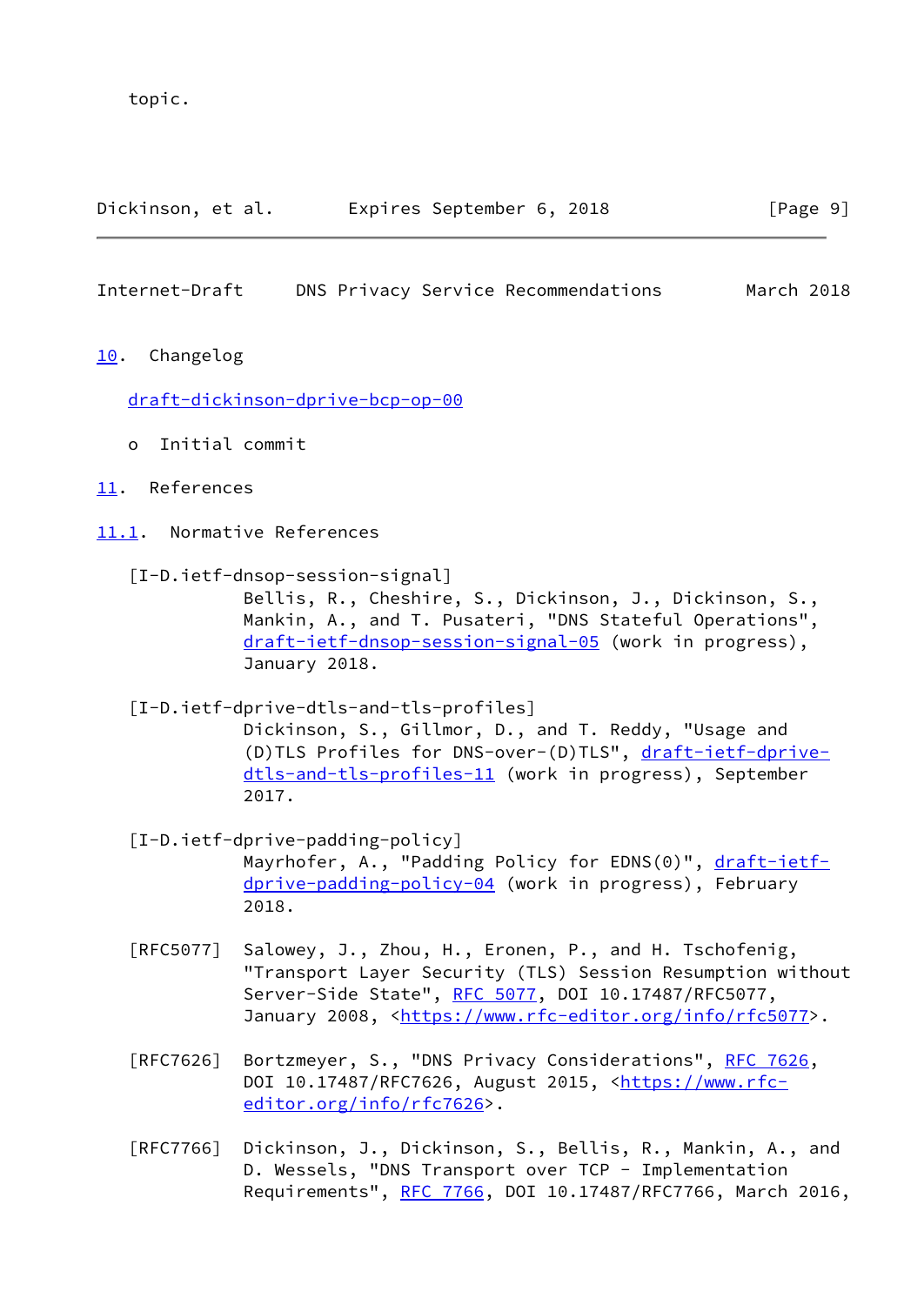<[https://www.rfc-editor.org/info/rfc7766>](https://www.rfc-editor.org/info/rfc7766).

 [RFC7816] Bortzmeyer, S., "DNS Query Name Minimisation to Improve Privacy", [RFC 7816](https://datatracker.ietf.org/doc/pdf/rfc7816), DOI 10.17487/RFC7816, March 2016, <[https://www.rfc-editor.org/info/rfc7816>](https://www.rfc-editor.org/info/rfc7816).

Dickinson, et al. Expires September 6, 2018 [Page 10]

#### <span id="page-11-1"></span>Internet-Draft DNS Privacy Service Recommendations March 2018

- [RFC7828] Wouters, P., Abley, J., Dickinson, S., and R. Bellis, "The edns-tcp-keepalive EDNS0 Option", [RFC 7828](https://datatracker.ietf.org/doc/pdf/rfc7828), DOI 10.17487/RFC7828, April 2016, [<https://www.rfc](https://www.rfc-editor.org/info/rfc7828) [editor.org/info/rfc7828](https://www.rfc-editor.org/info/rfc7828)>.
- [RFC7830] Mayrhofer, A., "The EDNS(0) Padding Option", [RFC 7830](https://datatracker.ietf.org/doc/pdf/rfc7830), DOI 10.17487/RFC7830, May 2016, <[https://www.rfc](https://www.rfc-editor.org/info/rfc7830) [editor.org/info/rfc7830](https://www.rfc-editor.org/info/rfc7830)>.
- [RFC7858] Hu, Z., Zhu, L., Heidemann, J., Mankin, A., Wessels, D., and P. Hoffman, "Specification for DNS over Transport Layer Security (TLS)", [RFC 7858](https://datatracker.ietf.org/doc/pdf/rfc7858), DOI 10.17487/RFC7858, May 2016, [<https://www.rfc-editor.org/info/rfc7858](https://www.rfc-editor.org/info/rfc7858)>.
- [RFC7873] Eastlake 3rd, D. and M. Andrews, "Domain Name System (DNS) Cookies", [RFC 7873](https://datatracker.ietf.org/doc/pdf/rfc7873), DOI 10.17487/RFC7873, May 2016, <[https://www.rfc-editor.org/info/rfc7873>](https://www.rfc-editor.org/info/rfc7873).
- [RFC8094] Reddy, T., Wing, D., and P. Patil, "DNS over Datagram Transport Layer Security (DTLS)", [RFC 8094](https://datatracker.ietf.org/doc/pdf/rfc8094), DOI 10.17487/RFC8094, February 2017, [<https://www.rfc](https://www.rfc-editor.org/info/rfc8094) [editor.org/info/rfc8094](https://www.rfc-editor.org/info/rfc8094)>.
- [RFC8174] Leiba, B., "Ambiguity of Uppercase vs Lowercase in [RFC](https://datatracker.ietf.org/doc/pdf/rfc2119) [2119](https://datatracker.ietf.org/doc/pdf/rfc2119) Key Words", [BCP 14](https://datatracker.ietf.org/doc/pdf/bcp14), [RFC 8174,](https://datatracker.ietf.org/doc/pdf/rfc8174) DOI 10.17487/RFC8174, May 2017, [<https://www.rfc-editor.org/info/rfc8174](https://www.rfc-editor.org/info/rfc8174)>.

### <span id="page-11-0"></span>[11.2](#page-11-0). Informative References

<span id="page-11-2"></span>[DNS-bloom-filter]

 van Rijswijk-Deij, R., Bomhoff, M., and R. Dolmans, "Let a Thousand Filters Bloom. DNS-Based Threat Monitoring That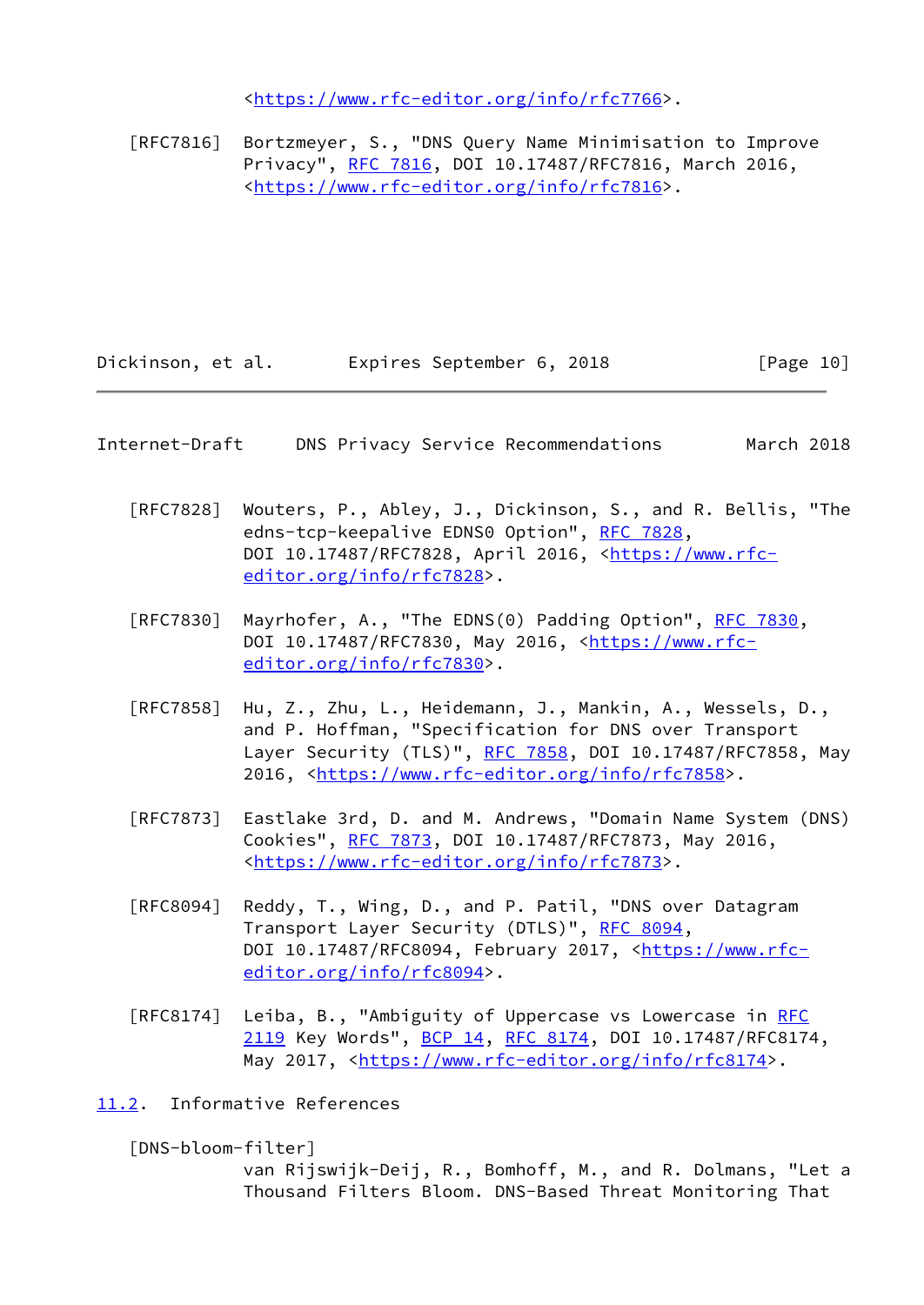Respects User Privacy", 2018, < <https://tnc18.geant.org/> getfile/3823>.

<span id="page-12-2"></span>[I-D.ietf-dnsop-dns-tcp-requirements]

 Kristoff, J. and D. Wessels, "DNS Transport over TCP Operational Requirements", [draft-ietf-dnsop-dns-tcp](https://datatracker.ietf.org/doc/pdf/draft-ietf-dnsop-dns-tcp-requirements-01) [requirements-01](https://datatracker.ietf.org/doc/pdf/draft-ietf-dnsop-dns-tcp-requirements-01) (work in progress), November 2017.

[ipcipher-spec]

 Hubert, B., "ipcipher: encrypting IP addresses", 2018, <<https://powerdns.org/ipcipher/>>.

<span id="page-12-3"></span>[Pitfalls-of-DNS-Encryption]

 Shulman, H., "Pretty Bad Privacy: Pitfalls of DNS Encryption", 2014, <[https://www.ietf.org/mail-archive/web/](https://www.ietf.org/mail-archive/web/dns-privacy/current/pdfWqAIUmEl47.pdf) [dns-privacy/current/pdfWqAIUmEl47.pdf>](https://www.ietf.org/mail-archive/web/dns-privacy/current/pdfWqAIUmEl47.pdf).

| Dickinson, et al. | Expires September 6, 2018 | [Page 11] |
|-------------------|---------------------------|-----------|
|-------------------|---------------------------|-----------|

<span id="page-12-1"></span>Internet-Draft DNS Privacy Service Recommendations March 2018

- [RFC6841] Ljunggren, F., Eklund Lowinder, AM., and T. Okubo, "A Framework for DNSSEC Policies and DNSSEC Practice Statements", [RFC 6841](https://datatracker.ietf.org/doc/pdf/rfc6841), DOI 10.17487/RFC6841, January 2013, <[https://www.rfc-editor.org/info/rfc6841>](https://www.rfc-editor.org/info/rfc6841).
- [RFC7686] Appelbaum, J. and A. Muffett, "The ".onion" Special-Use Domain Name", [RFC 7686](https://datatracker.ietf.org/doc/pdf/rfc7686), DOI 10.17487/RFC7686, October 2015, [<https://www.rfc-editor.org/info/rfc7686](https://www.rfc-editor.org/info/rfc7686)>.
- [RFC7706] Kumari, W. and P. Hoffman, "Decreasing Access Time to Root Servers by Running One on Loopback", [RFC 7706](https://datatracker.ietf.org/doc/pdf/rfc7706), DOI 10.17487/RFC7706, November 2015, [<https://www.rfc](https://www.rfc-editor.org/info/rfc7706) [editor.org/info/rfc7706](https://www.rfc-editor.org/info/rfc7706)>.
- [RFC8198] Fujiwara, K., Kato, A., and W. Kumari, "Aggressive Use of DNSSEC-Validated Cache", [RFC 8198,](https://datatracker.ietf.org/doc/pdf/rfc8198) DOI 10.17487/RFC8198, July 2017, <<https://www.rfc-editor.org/info/rfc8198>>.

# <span id="page-12-0"></span>[11.3](#page-12-0). URIs

- <span id="page-12-4"></span>[1] <https://nginx.org/>
- <span id="page-12-5"></span>[2] <https://www.haproxy.org/>

Authors' Addresses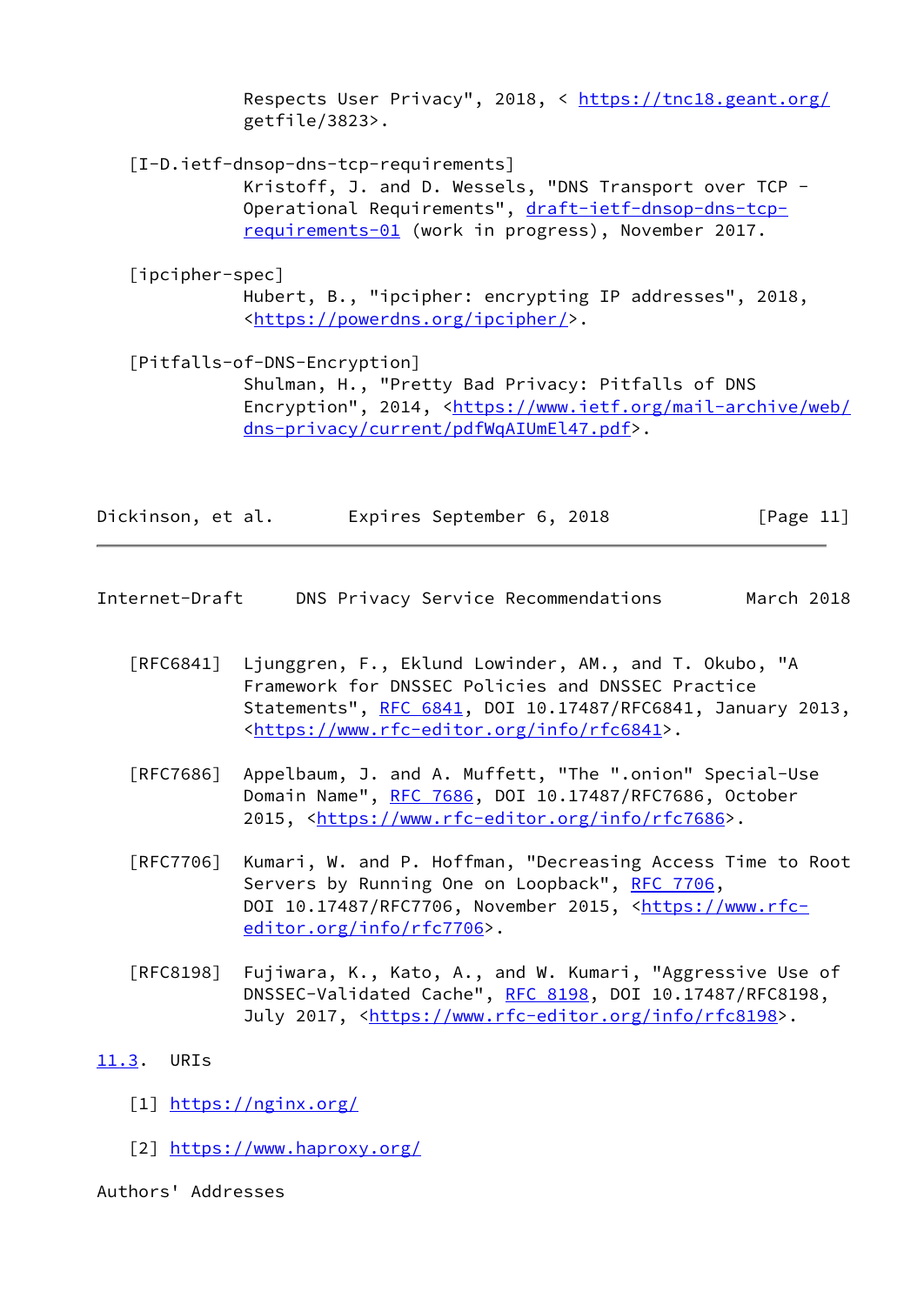Sara Dickinson Sinodun IT Magdalen Centre Oxford Science Park Oxford OX4 4GA United Kingdom Email: sara@sinodun.com Roland M. van Rijswijk-Deij SURFnet bv PO Box 19035 Utrecht 3501 DA Utrecht The Netherlands Email: roland.vanrijswijk@surfnet.nl

| Dickinson, et al. | Expires September 6, 2018           | $\lceil \text{Page 12} \rceil$ |
|-------------------|-------------------------------------|--------------------------------|
|                   |                                     |                                |
| Internet-Draft    | DNS Privacy Service Recommendations | March 2018                     |

 Allison Mankin Salesforce

Email: allison.mankin@gmail.com